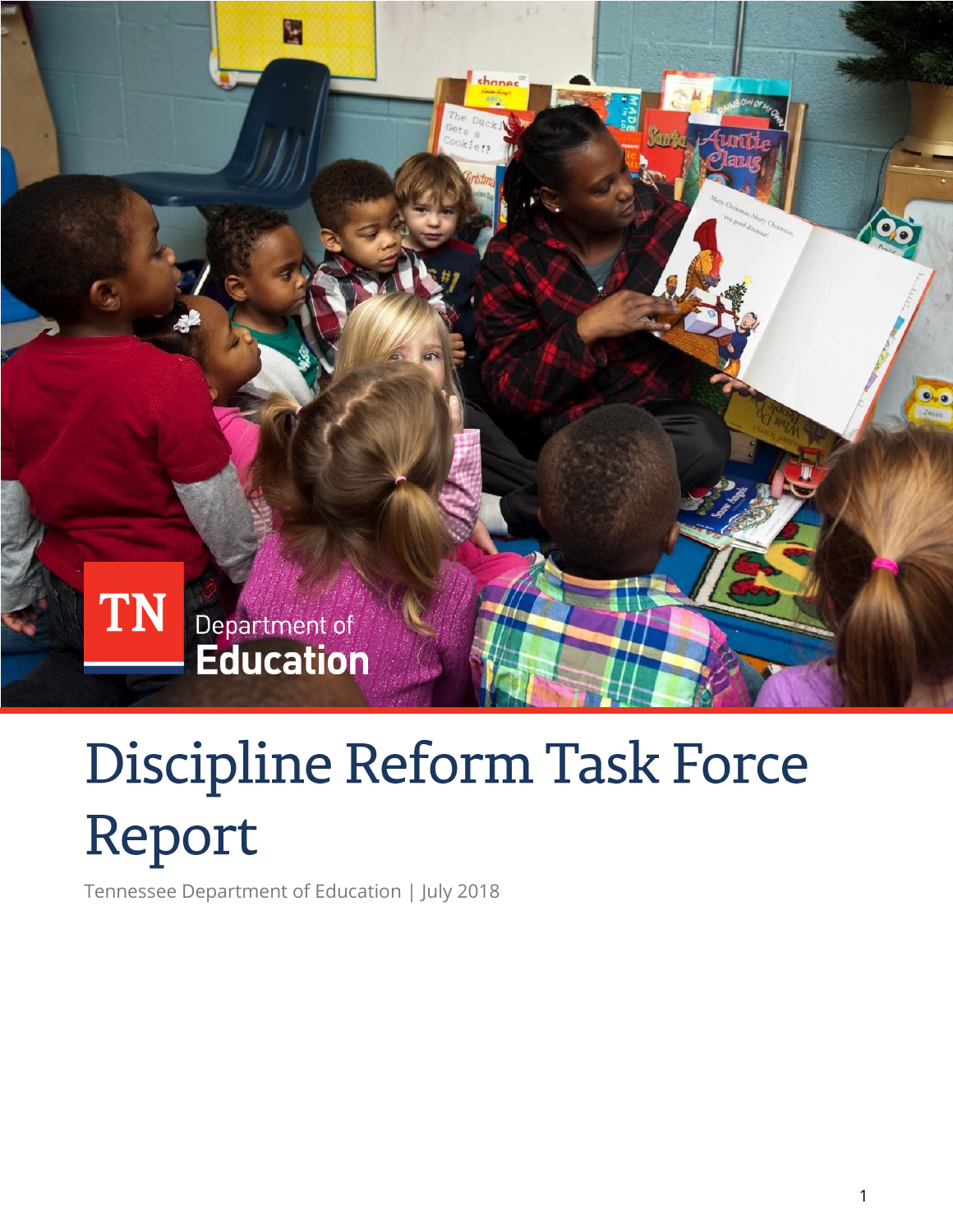# Introduction

 $\overline{a}$ 

Chapter 204 of the Public Acts of 2017 directed the Tennessee Department of Education to conduct a review of all current laws and policies related to exclusionary discipline practices in public schools for students in pre-K and kindergarten (pre-K–K) as well as to review current discipline data; the impact of exclusionary discipline; the benefits of utilizing restorative practices; and what resources are available for teachers and parents.

In response to this directive, the department convened a pre-K–K Discipline Reform Task Force to review current laws and discipline practices. The task force members included juvenile court officials, judges, a representative from the Tennessee Commission on Children and Youth, a director of schools, and other local education agency (LEA) representatives (see  $\Delta$ ppendix  $\Delta$  for a full list of task force members). This report is the culmination of the work of the task force and includes guidelines and standards for alternatives to exclusionary discipline practices.

# *Impact of Exclusionary Discipline Research*

High-quality early childhood education lays the foundation for a child's educational career and sets the trajectory for the relationships and successes they will experience for the rest of their lives. In a time of rapid brain growth, early childhood education should foster children's healthy development. The use of exclusionary discipline practices (e.g., suspension and expulsion) in pre-K–K can negatively impact the long-term educational success of children.

In December 2014, the U.S. Department of Health and Human Services and U.S. Department of Education released a joint policy statement on expulsion and suspension policies in early childhood settings. According to the joint statement, students who are expelled or suspended in early childhood are as much as **10 times** more likely to drop out of high school, experience academic failure and grade retention, hold negative school attitudes, or face incarceration than those who are not expelled or suspended. Boys are expelled 4.5 times more than girls, and the majority of children expelled, at least 42 percent, are African American boys. Nationally, children in state-funded preschool programs are being expelled at three times the rate of children in kindergarten through 12th grade.<sup>1</sup>

 $1$  U.S. Department of Health and Human Services, U.S. Department of Education (2014), Policy state on expulsion and suspension policies in early childhood settings.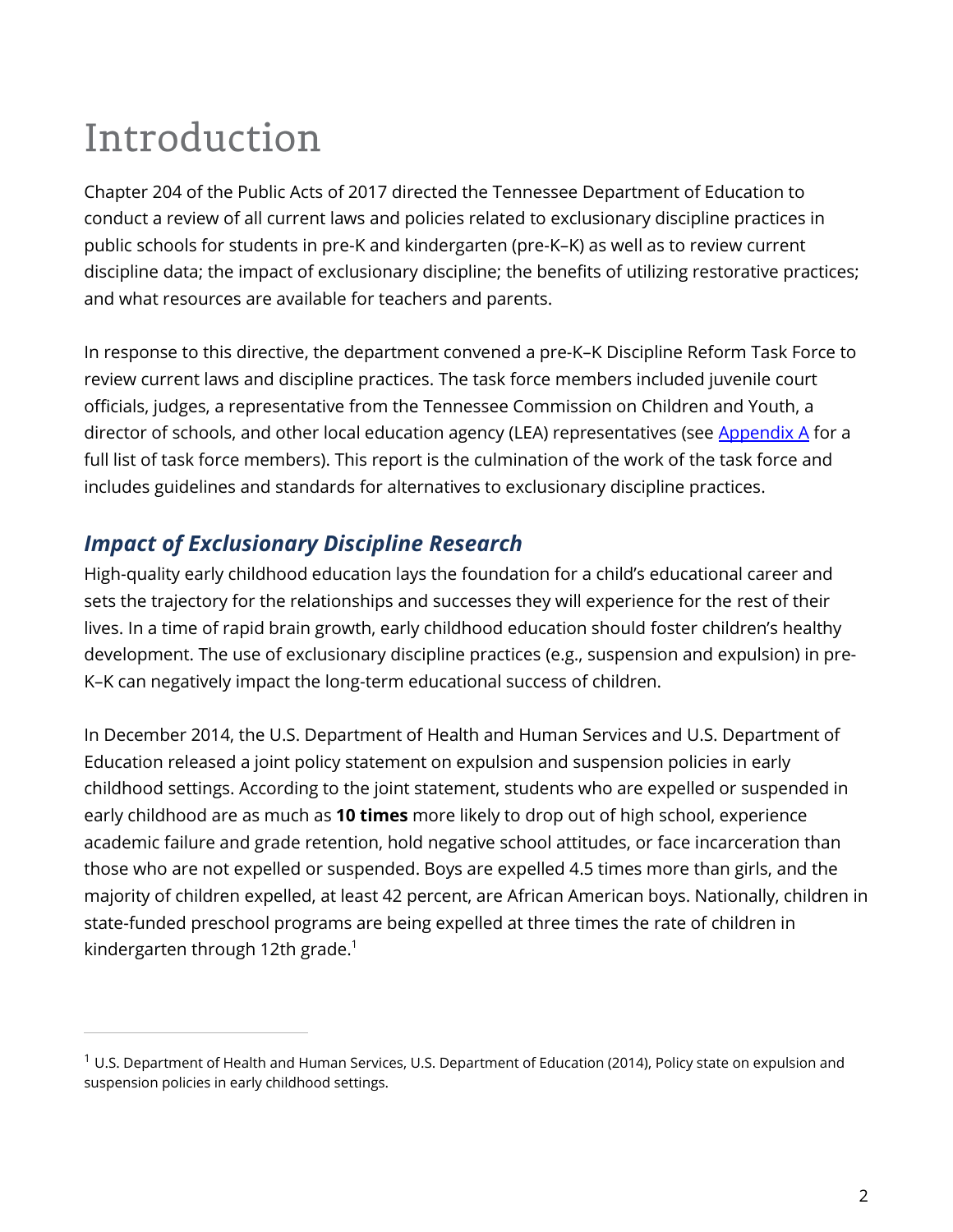In March 2017, the Center on Enhancing Early Learning Outcomes (CEELO) released a policy report to assist states in developing policies and practices on early childhood suspension and expulsion. The report states that preschool behavior problems are the single best predictor of adolescent delinquency and adult imprisonment, and early childhood aggressive or non-compliant behavior may be a signal that mental health intervention is needed. The report recommends state policy be developed in a way that balances restrictions on expulsion, emphasizes appropriate interventions when children exhibit aggressive or challenging behaviors, and provides resources and supports to educators and families to prevent behaviors that trigger suspension or expulsion.<sup>2</sup>

Suspensions and expulsions in pre-K–K education threaten the development of positive, supportive relationships and can be a result of the lack of positive relationships between educators, families, and children. The use of exclusionary discipline in pre-K–K education disrupts the learning process, promotes the re-victimization of children affected by trauma, and can increase inequality by prohibiting the child and family access to meaningful supports. The state's responsibility is to facilitate equitable access to high-quality, developmentally appropriate, and culturally responsive early childhood education programs that help families and communities in Tennessee thrive.

# *Tennessee Discipline Laws and Voluntary Pre-K and Kindergarten Discipline Data*

T.C.A. § 49-6-3401 defines exclusionary discipline as the suspension or expulsion of a student from attendance at the school, including its sponsored activities, or from riding a school bus, for good and sufficient reasons. A student determined by the school to have brought a firearm; committed aggravated assault against a school employee; or found unlawfully possessing any drug, controlled or legend, shall be expelled for one calendar year, which can be modified by the director of schools. Tennessee law gives the authority to suspend and expel students in grades K– 12 to principals and assistant principals. However, Tennessee law does not address the use of exclusionary discipline in pre-K.

Acknowledging that consistent attendance in pre-K will increase students' chances of success in all future school experiences, the department adopted attendance guidance (see  $\Delta$ ppendix  $\overline{B}$ ) to help inform local attendance policies in Voluntary Pre-K (VPK) programs. The department utilizes this

 $\overline{a}$ 

<sup>2</sup> Connors-Tadros, L., & Hammond, J. (2017). *Information and resources to assist states in developing policy on early childhood suspension and expulsion* (CEELO Policy Report). New Brunswick, NJ: Center on Enhancing Early Learning Outcomes.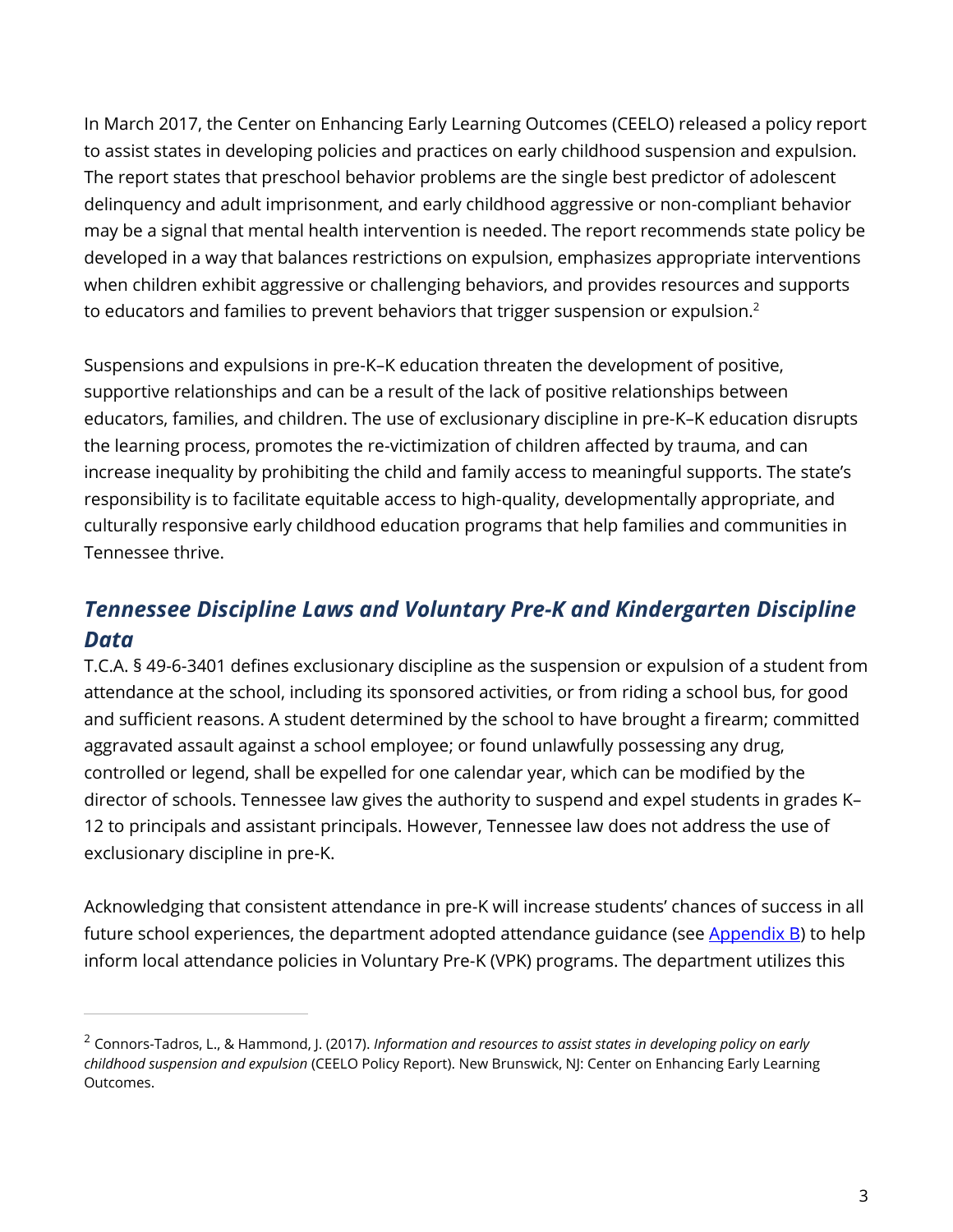guidance when reviewing a district's request to dismiss a student from a VPK program due to attendance. Currently, the guidance does not address a students' dismissal from a VPK program due to behavior violations; however, the department requires all VPK programs to secure permission from the department before expelling a student for a behavior violation.

Despite the research on the negative effects of exclusionary discipline, some districts are still using exclusionary discipline to punish their VPK students. During the 2016-17 school year, **74** of Tennessee's 18,680 **VPK students** were involved in **110** incidents resulting in either in-school (23) or out-of-school (87) suspensions. These incidents were spread out over 25 districts, which represent about 20 percent of all districts offering VPK. In terms of length, about 35 percent of exclusionary discipline incidents lasted more than one day. In terms of the reasoning for discipline, 80 percent of all incidents were the result of a "violation of school rules." Voluntary Pre-K exclusionary discipline data is included as [Appendix C.](#page-10-0)

Current discipline data for **kindergarten students** in Tennessee shows that **1,669** students were involved in **3,178** incidents resulting in exclusionary discipline. Roughly 68 percent of these infractions were served by out-of-school suspension, and over 40 percent of exclusionary discipline incidents resulted in multiple days of disciplinary action. In addition, 75 percent of all exclusionary discipline incidents were the result of a "violation of school rules."<sup>3</sup> Of those students involved in exclusionary discipline incidents, 81 percent were male and, while African American students make up one quarter of kindergartners, they constitute 54 percent of those suspended, reassigned, or expelled. Data further shows that schools that assign exclusionary discipline to more than 10 percent of their kindergarten students have a much higher median percent of African American students than those that assign exclusionary discipline to less than one percent of their students. Kindergarten exclusionary discipline data is included as [Appendix D.](#page-13-0)

In recent years, Tennessee has worked to ensure early learning programs, such as VPK, provide children the opportunity to develop school readiness skills and a strong foundation for learning. To further support this work, Tennessee must appropriately address the use of exclusionary discipline in pre-K–K by defining exclusionary discipline—including dismissals, suspensions, and expulsion—and whether these practices should be used as an appropriate intervention for some children. As a best practice, districts should develop policy and guidance for schools to prevent and reduce suspension and expulsion.

<sup>&</sup>lt;sup>3</sup>Schools code disciplinary violations into different categories, such as "Fighting," "Vandalism/Damage of Property," and "Possession, use, or distribution of alcohol." A "violation of school rules" doesn't fall into any of the 21 other categories available in the state's Education Information System (EIS) and represents a "misbehavior that violates school policy."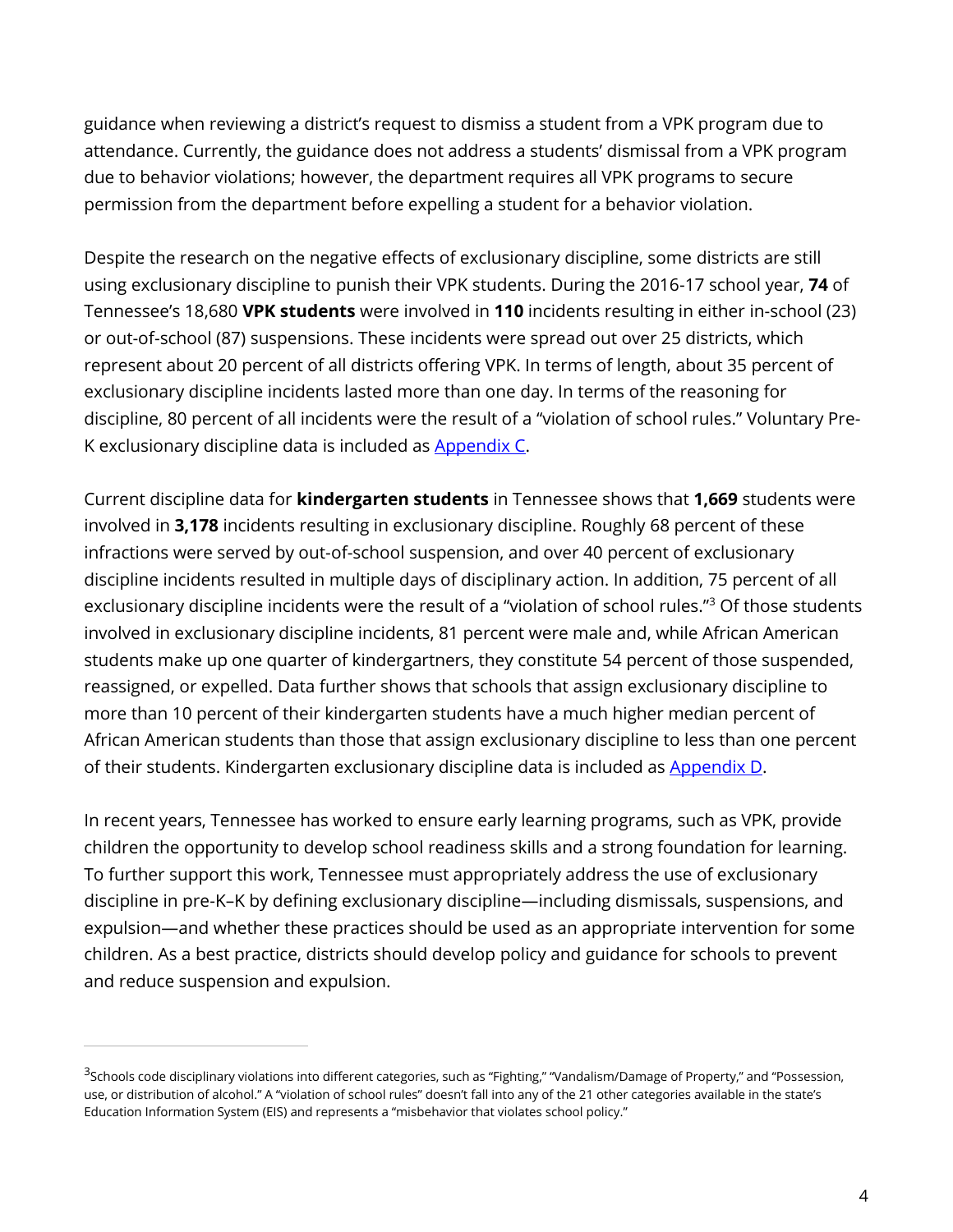# *Alternatives to Exclusionary Discipline*

The CEELO policy report suggests that the root cause of behaviors that result in suspension and expulsion in early childhood could be prevented or ameliorated with high-quality early childhood educational practices. The use of exclusionary discipline is *not* a solution to challenging behavior and should only be utilized as a last resort. Effective discipline policies and practices should take a systemic approach to classroom management and positive discipline, provide a culture of positive social and personal development, and recognize that some children may need more intensive mental health supports. CEELO recommends the following research-based practices that have been shown to be effective in reducing or eliminating suspension and expulsion and increasing children's positive pro-social behaviors.<sup>4</sup>

- Professional development and training for teachers on effective classroom management that promotes a school-wide culture of positive discipline that includes  $RTI<sup>2</sup>$ -B and restorative practices
- Individualized behavior plans to address children's behavior challenges that include access to mental health resources and services
- Developing social and personal competencies that emphasize the five core competencies of self-awareness, social awareness, self-management, relationship skills, and responsible decision-making
- Creating a system of support for teachers and families that focuses on trauma-informed care to have a greater understanding of how chronic stress, family or community trauma and violence, and substance abuse and mental health in the home influence children's behavior

## *Recommendations*

 $\overline{a}$ 

Given the negative impact of exclusionary discipline in early education, **the use of suspension and expulsion in pre-K–K should not be viewed as an intervention.** Rather, it should only be reserved as a last resort. Exclusionary discipline disrupts the learning process and impacts the social and personal development of a child. A proactive approach to addressing this issue can be achieved by engaging stakeholders, providing guidance, and promoting evidence-based strategies.

To ensure the fair and equitable treatment of students, and to reduce the use of exclusionary discipline practices in pre-K–K, the Discipline Reform Task Force recommended that:

<sup>4</sup>Connors-Tadros, L., & Hammond, J. (2017). *Information and resources to assist states in developing policy on early childhood suspension and expulsion* (CEELO Policy Report). New Brunswick, NJ: Center on Enhancing Early Learning Outcomes.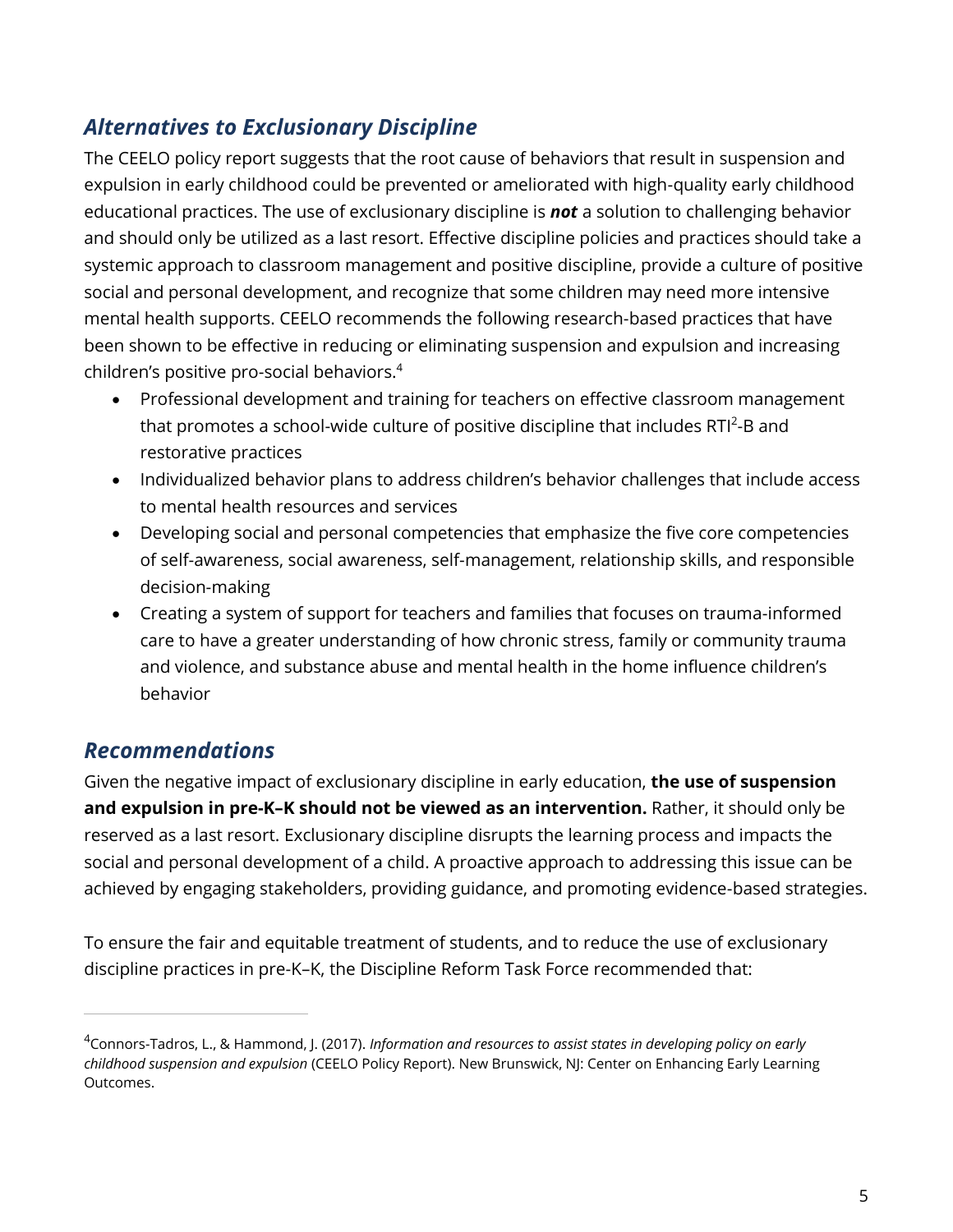- The department develop Tennessee-specific policy and guidance for schools to prevent and reduce suspension and expulsion.
- The department develop guidelines for alternatives to suspension and expulsion (See [Appendix E\)](#page-19-0).
- Districts reserve suspension and expulsion as a last resort except when non-accidental conduct causes serious physical harm to a student or school employee, or when required by law.
- When an out-of-school suspension is imposed, the district takes steps to prevent the recurrence of the behavior that led to the out-of-school suspension and return the student to their classroom as soon as possible so the disruption of the student's academic instruction is minimized.
- The department provide technical assistance, training, and support on the development and implementation of a multi-tiered system of support to address challenging student behaviors through a trauma-informed lens.
- With department support, districts explore the possibility of increased access to mental health resources to determine the behavioral supports necessary for children to succeed or have access to a program better able to meet their needs.
- Districts provide training for faculty and staff on alternatives to suspension and expulsion to include RTI<sup>2</sup>-B and restorative practices. In addition, training on trauma-informed care or ACEs (adverse childhood experiences) and implicit bias should be provided.
- Districts promote the social and personal development of young children by utilizing the Pyramid Model and/or the *[Tennessee Social and Personal Competencies Resource Guide.](https://www.tn.gov/content/dam/tn/education/safety/safe_sch/SPC_Resource_Guide.pdf)*
- The department expand and enhance the **Student Supports in Tennessee** website to include resources and information on prevention of suspension and expulsion in pre-K–K for educators and families.

#### *Resources*

The following are free resources for educators and families to address children's behavioral challenges and to support the healthy development of children.

#### [Tennessee Department of Education, Voluntary Pre-K](https://www.tn.gov/education/topic/voluntary-pre-k)

The VPK initiative provides Tennessee's four year-old children an opportunity to develop school readiness skills (pre-academic and social skills).

[Tennessee Department of Education, Office of Safe & Supportive Schools](https://www.tn.gov/education/topic/safe-schools-training)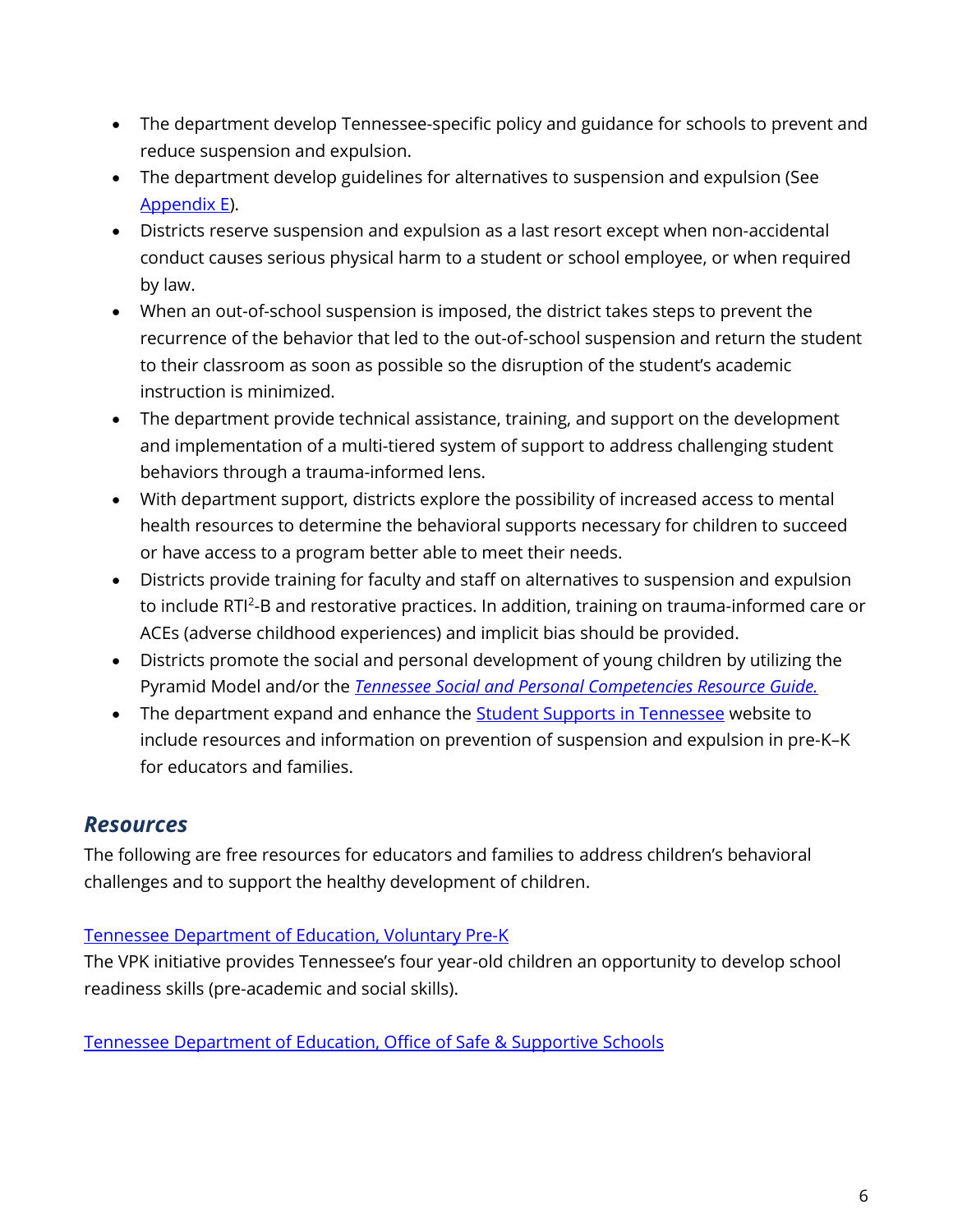The office of safe & supportive schools offers training on Building Strong Brains: Strategies for Educators on adverse childhood experiences (ACEs), restorative practices, and multi-tiered systems of support to reduce misbehavior while improving the overall climate for learning.

#### [Kidcentral TN](https://kidcentraltn.com/)

Kidcentral TN is an online listing of state-operated and state-funded programs available to Tennessee families, children, and parents.

#### The [IRIS Center at](http://iris.peabody.vanderbilt.edu/iris-resource-locator/?term=early-intervention-early-childhood) Vanderbilt University

The goal of the IRIS Center is to improve educational outcomes for all children, especially those with disabilities. Resource topics include early [intervention/early](http://iris.peabody.vanderbilt.edu/iris-resource-locator/?term=early-intervention-early-childhood) childhood and are organized by modules, case studies, video vignettes, etc.

#### Collaborative for Academic, Social, and Emotional [Learning \(CASEL\)](http://www.casel.org/)

The mission of this collaborative is to advance the practice of promoting academic, social, and emotional learning for preschool to high school kids. The website has many resources for educators and families at the state and local levels.

#### [Birth to](http://www.acf.hhs.gov/ecd/child-health-development/watch-me-thrive) Five, Watch Me Thrive

This federal effort through the Office of the Administration for Children and Families was created to help families and providers learn more about child development and developmental and behavioral screenings for children.

#### Center on the Social and Emotional [Foundations for](http://csefel.vanderbilt.edu/) Early Learning

The focus of this national resource center, funded by the Office of Head Start and Child Care Bureau is to promote social-emotional development and school readiness for young children within Head Start and Child Care programs. This center provides Parent Training Modules, which consist of evidence-based practices and resources that are useful in addressing the socialemotional needs of young children.

#### Positive Behavioral [Intervention &](https://www.pbis.org/) Supports

The goal of this technical assistance center, established by the U.S. Department of Education, is to develop, design, and evaluate positive behavioral interventions and supports. The **Pyramid Equity Project**, operated by the center, helps to change adult responses to challenging behaviors to reduce the risk of preschool suspensions and expulsions.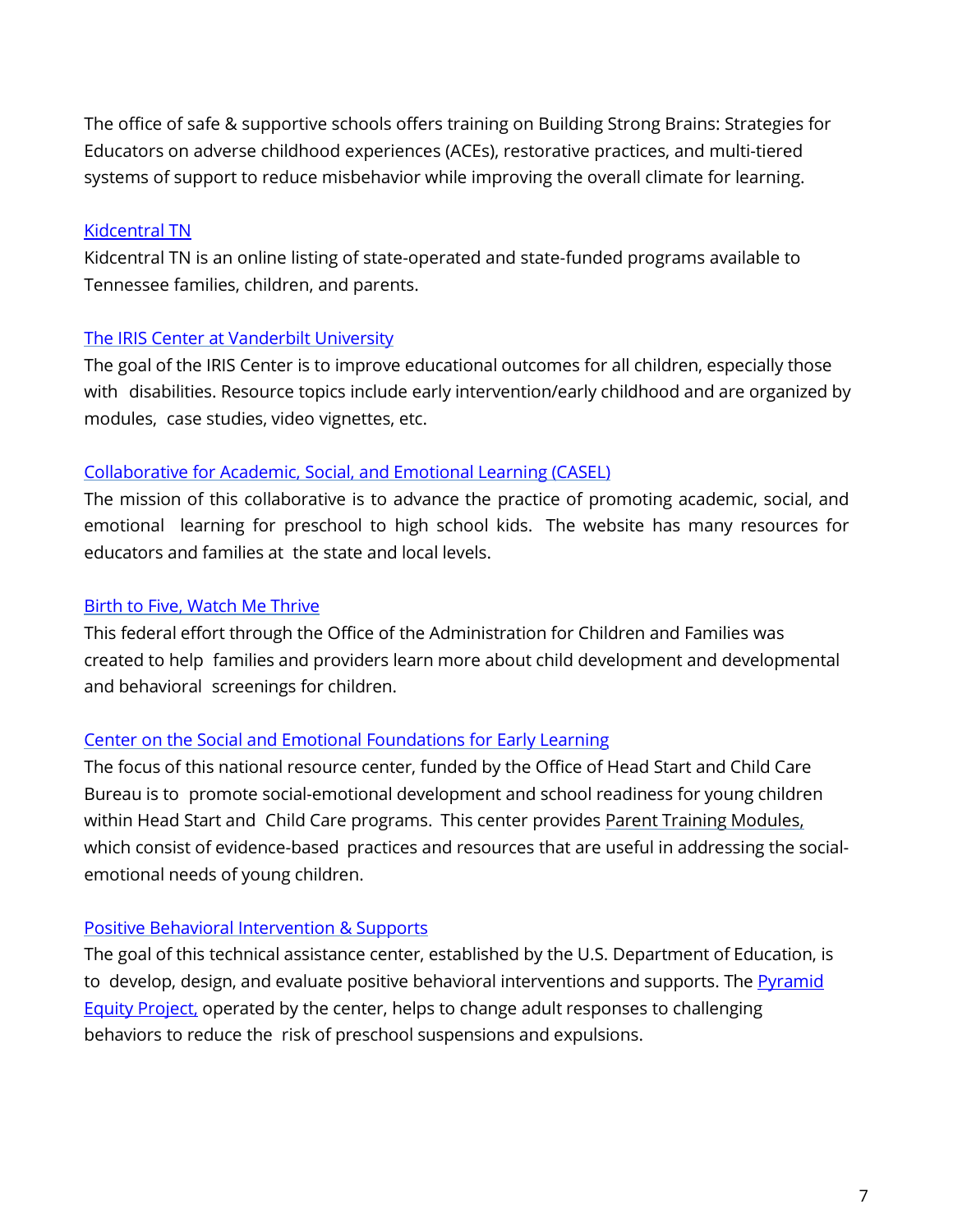#### Early Childhood Mental [Health Consultation](http://gucchd.georgetown.edu/67637.html)

Georgetown University's Center for Child and Human Development provides activities as well as resources around the topic of early childhood mental health consultation. This strategy supports social-emotional development and addressing challenging behaviors and provides several modules to learn how to help children who have experienced trauma.

#### [National Child Traumatic Stress Network](http://www.nctsn.org/)

The center provides services, programs, and information for traumatized children, their families, and communities.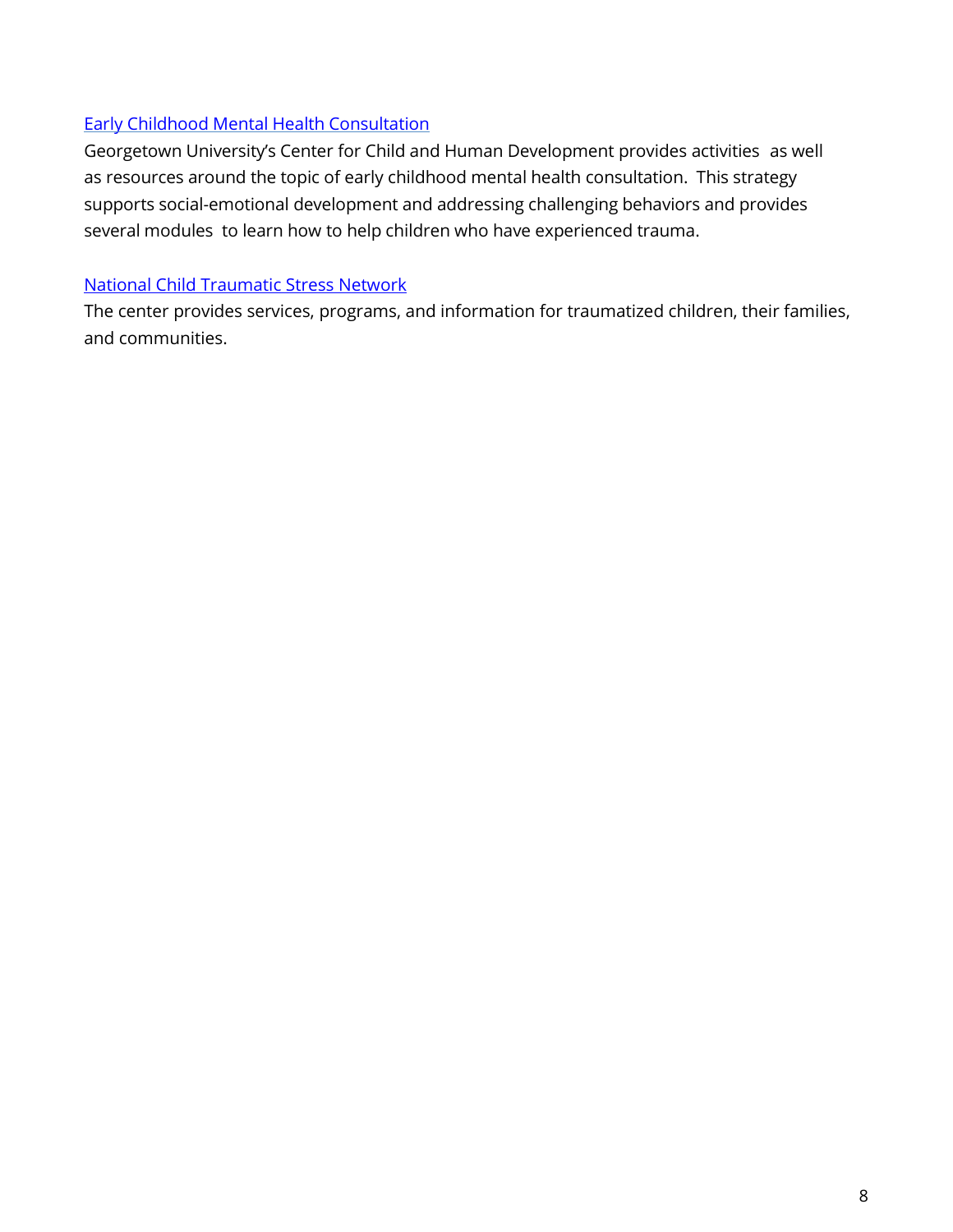### <span id="page-8-0"></span>*Appendix A: Discipline Reform Task Force Members*

Judge Shelia Calloway – Davidson County juvenile court Dr. Tony Majors – executive officer, student supports, Metro Nashville Public Schools Beth Cruz – attorney, public defender's office Mary Louise Hemmeter – pre-K childhood development, Vanderbilt University Melody Hobbs – pre-K teacher, Lenoir City Schools Momodou Keita – student services supervisor, Bartlett City Schools Johnny McDaniel – director of schools, Lawrence County Schools Ben Torres – deputy general counsel and director of government relations, TSBA Dr. Angela Hargrave – director, office of S.E.E.D., Shelby County Schools Dr. Deanna McClendon – office of early childhood, Shelby County Schools Art Fuller – Knowledge Academy Dale Lynch – director, TOSS Steve Petty – legislative liaison, Tennessee Commission on Children and Youth Representative Raumesh Akbari – Tennessee House of Representatives, Memphis Representative Mark White – Tennessee House of Representatives, Memphis Senator Reginald Tate – Tennessee Senate, Memphis

#### **Department of Education Participants**

Elizabeth Alves – assistant commissioner, early learning Candace Cook – director of pre-K programs, early learning Pat Conner – executive director, safe and supportive schools Mike Herrmann – executive director, healthy, safe, and supportive schools Annie Freeland – legislative liaison Aleah Guthrie – legislative liaison Zachary Stone – research analyst, research and data use Alison Gauld – behavior and low incidence disabilities coordinator, special populations Rachel Wilkinson – executive director, IDEA data services, special populations and student support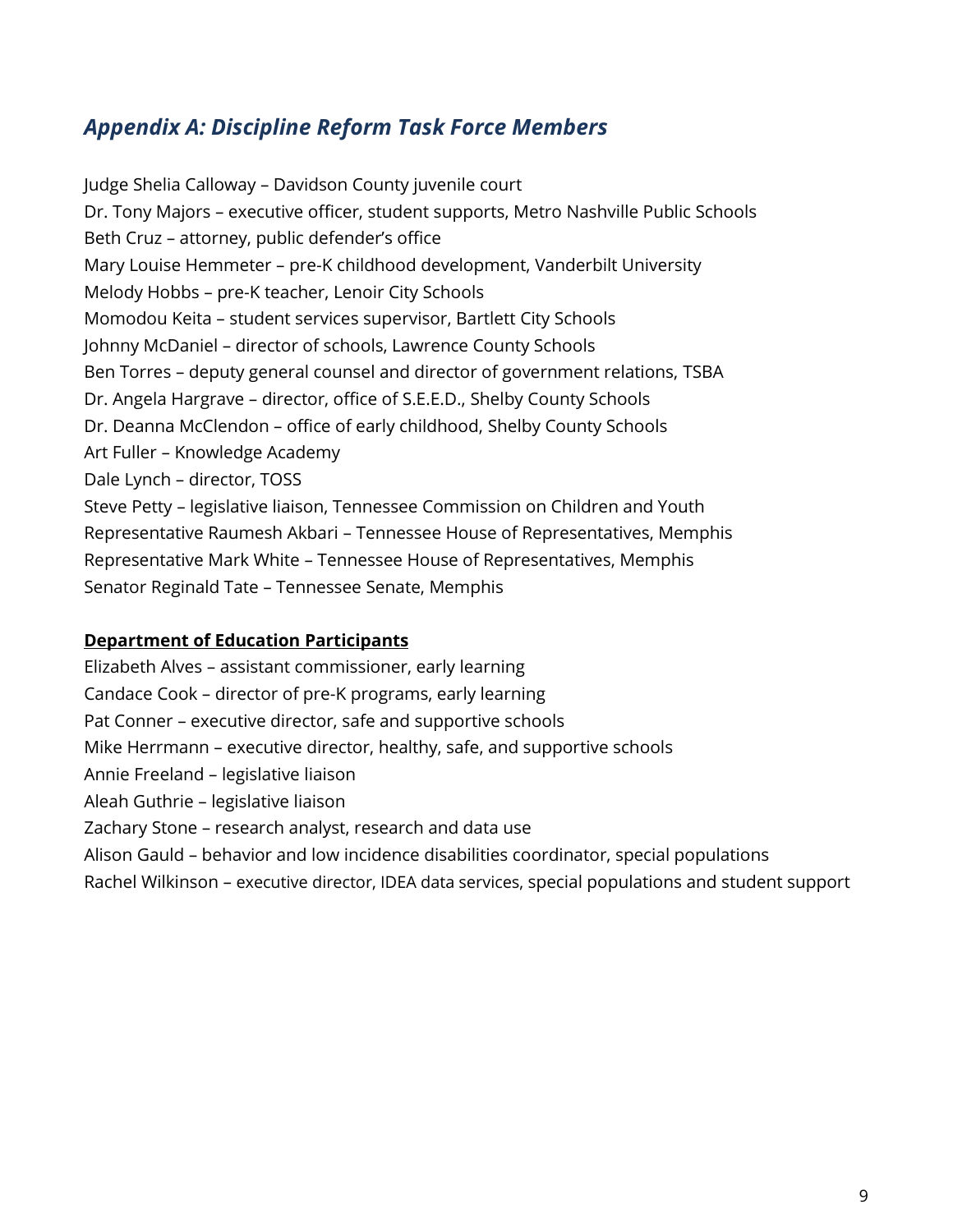# <span id="page-9-0"></span>*Appendix B: Voluntary Pre-K (VPK) Attendance Guidance Policy*

Young children's growth and development is maximized through consistent participation in a highquality environment. Establishing consistent attendance routines in pre-K will increase students' chances of success in all future school experiences, K–12. With this in mind, the department has adopted this pre-K attendance guidance to help inform local pre-K attendance policies. The department will utilize this guidance when reviewing a district's request to dismiss a student due to attendance.

#### **Excused Absences:**

Attendance is a key factor in student achievement, but certain situations can require a student to miss school. The following are examples of acceptable reasons for excused absences:

- 1. The child has a personal illness or injury;
- 2. The child has other ongoing health-related ailments which temporarily prevent attendance;
- 3. The child contracts a communicable disease (virus or flu);
- 4. Religious observances;
- 5. Death in the family;
- 6. Limited medical/dental/therapy appointments (these should be made outside school hours unless necessary).

The department also recognizes that there are additional circumstances or emergencies that may arise. In these situations, the site-level administrator should consult their district-level pre-K attendance policy and determine if the justification given by the parent/guardian provides a valid reason for the student's absence.

#### **Procedures:**

Each site or district should have a contact person. This is the person with whom parents can address attendance concerns. Contact information should be distributed with the district's pre-K attendance policy.

If a child has four (4) or more unexcused absences within one (1) month—the site-level administrator should contact the family and determine the child's participation status. The sitelevel administrator should document attempts to contact the family and the outcome of those attempts and/or communications.

If a child has five or more unexcused absences in a three-month period, the site-level administrator should contact the family to develop an attendance plan.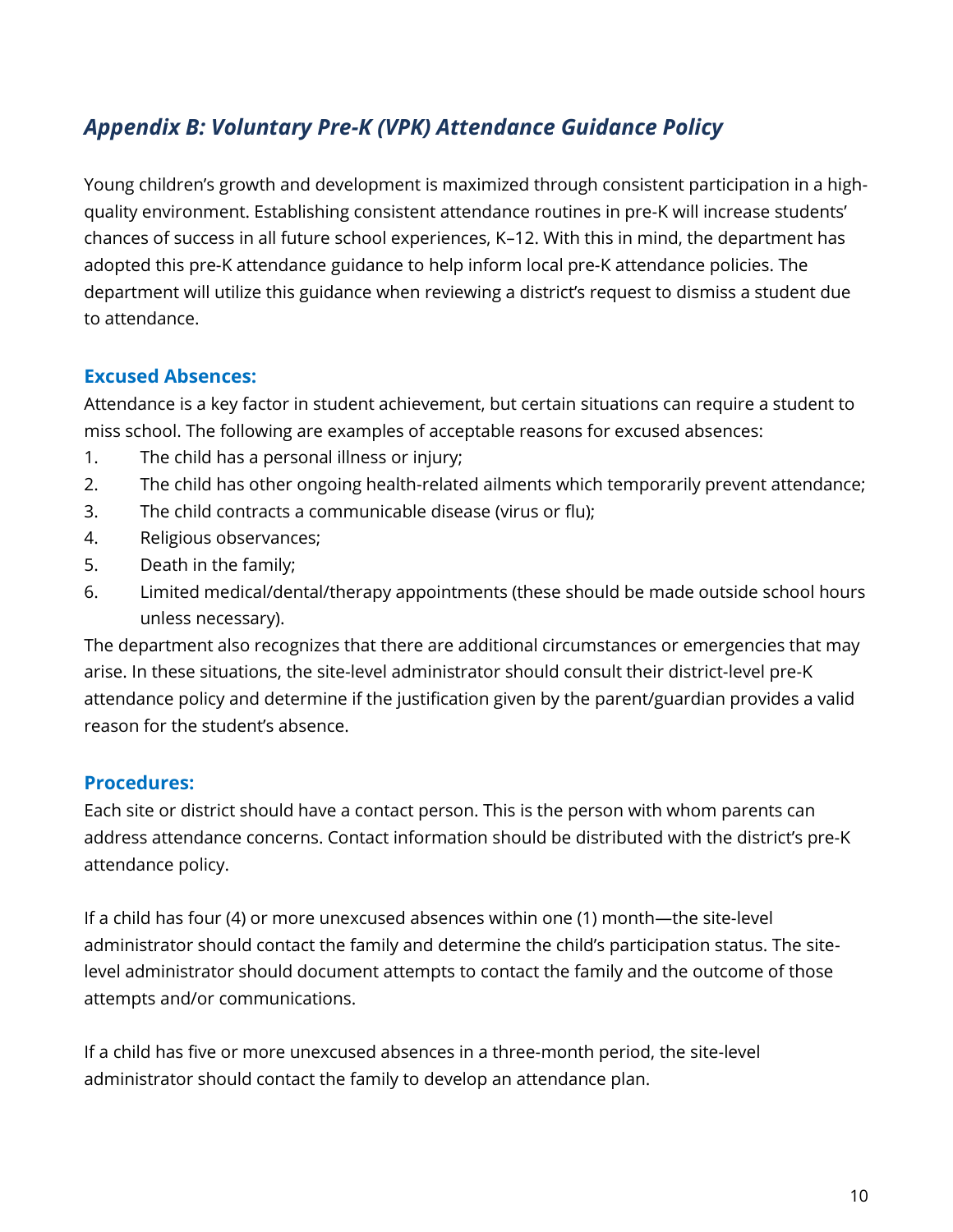<span id="page-10-0"></span>The attendance plan should be designed to help the family establish regular attendance or, if necessary, to plan for alternative services. The attendance plan should be developed by the family and appropriate school personnel, including, but not limited to: the child's primary pre-K teacher; the site-level administrator; the IEP team (if applicable); and additional staff serving the school and family.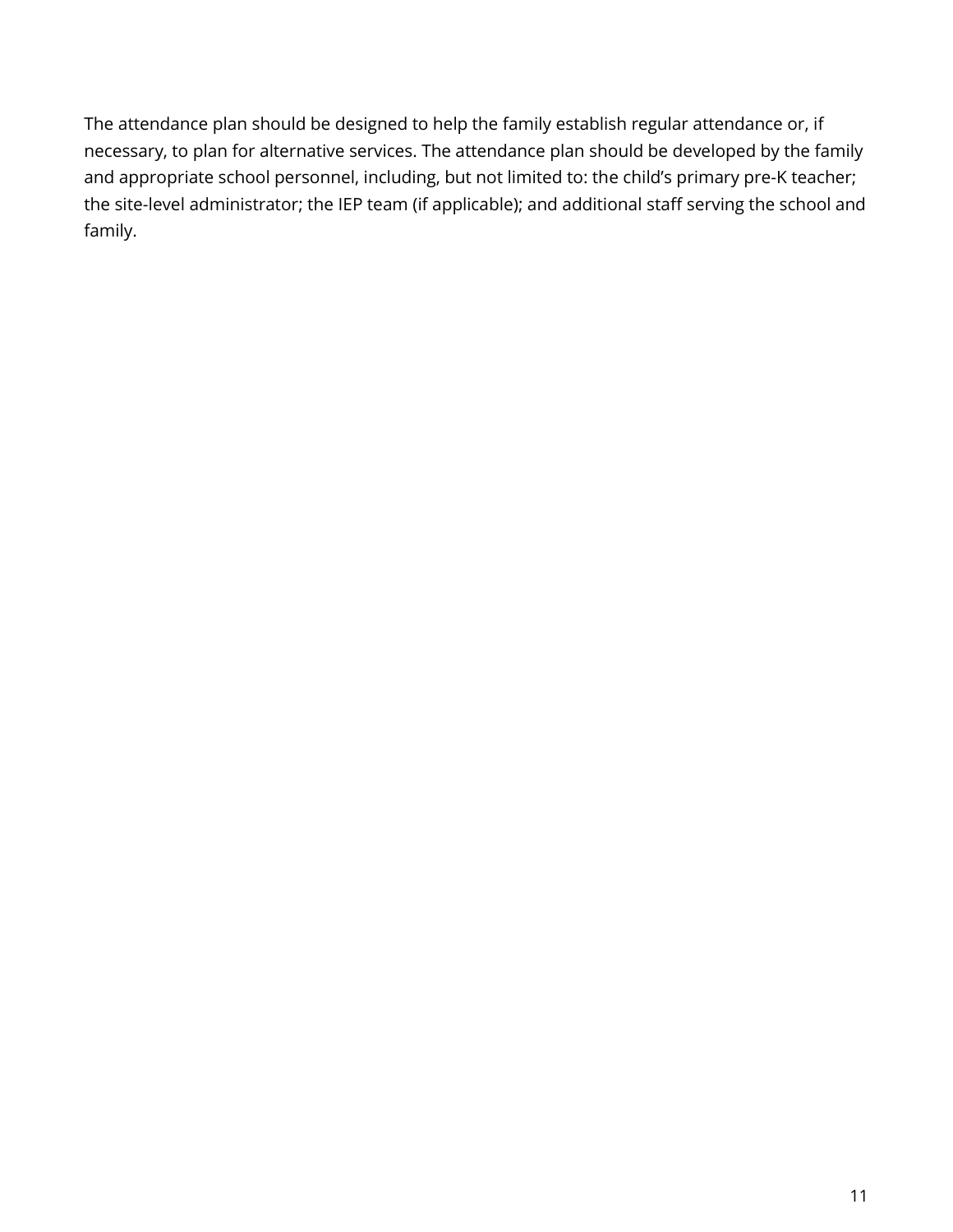# *Appendix C: 2016-17 Voluntary Pre-K (VPK) Discipline Data*

- 18,680 students enrolled in the VPK program in 135 districts.
- 110 districts reported 0 pre-K students for disciplinary infractions.
- 25 districts reported 74 students for disciplinary infractions.
- These 74 VPK students were involved in 110 reported discipline incidents.
- The actual number of children reported by district ranged from 1 to 9.



#### **VPK Types of Offenses Reported**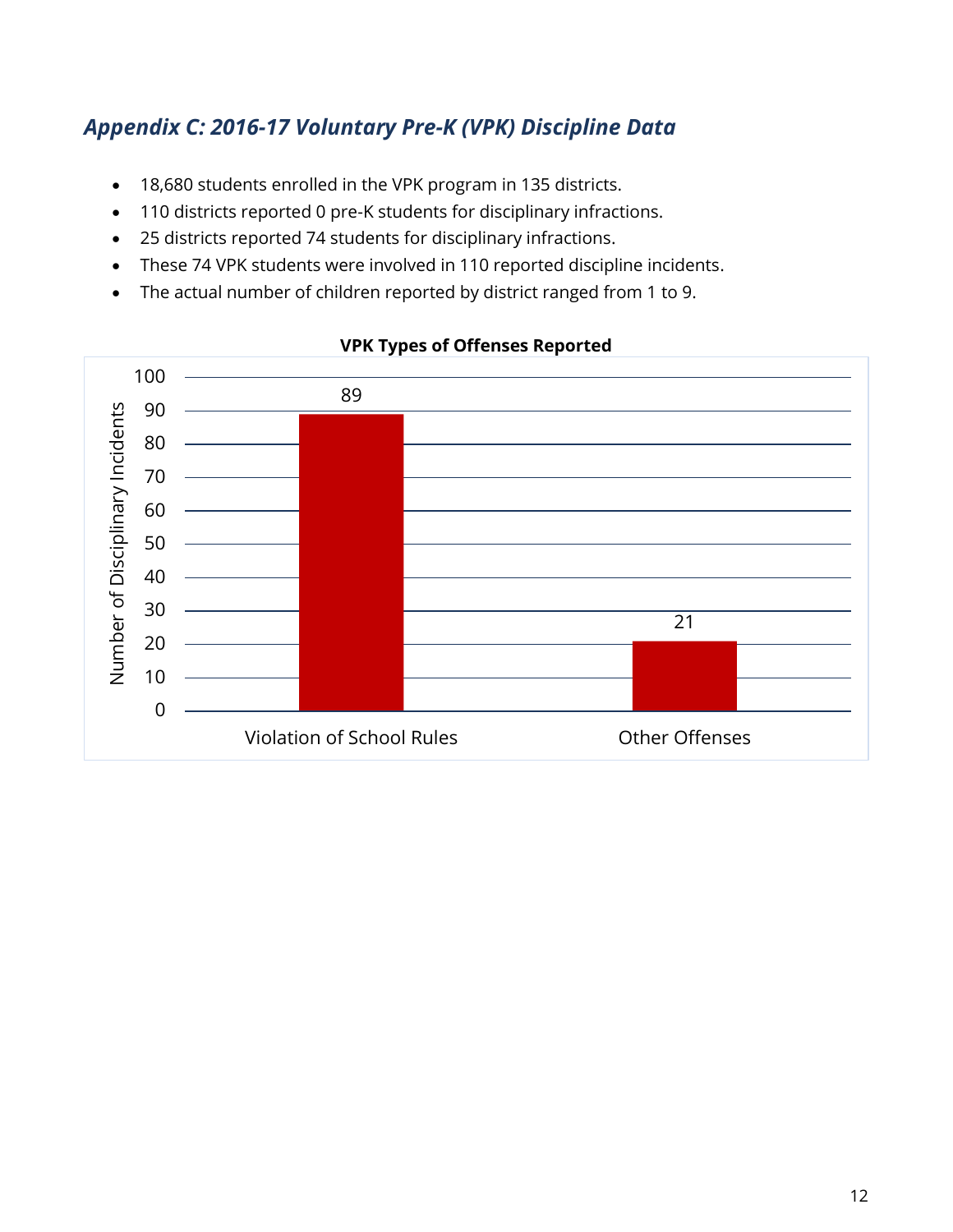#### **Exclusionary Discipline Assigned to VPK Students**



79% of offenses resulted in out-of-school suspension for VPK students.

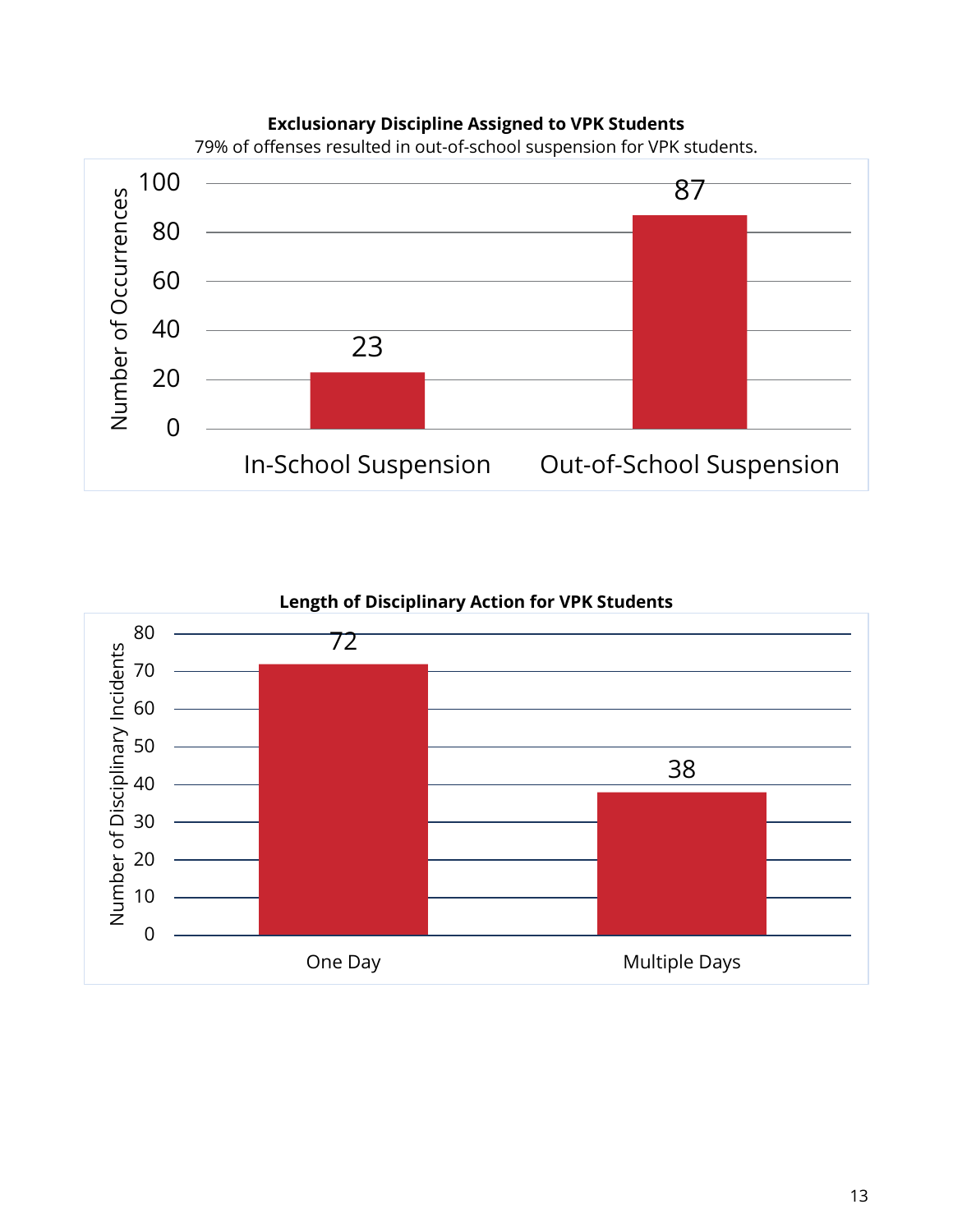

<span id="page-13-0"></span>

**VPK Students Assigned Exclusionary Discipline by Race**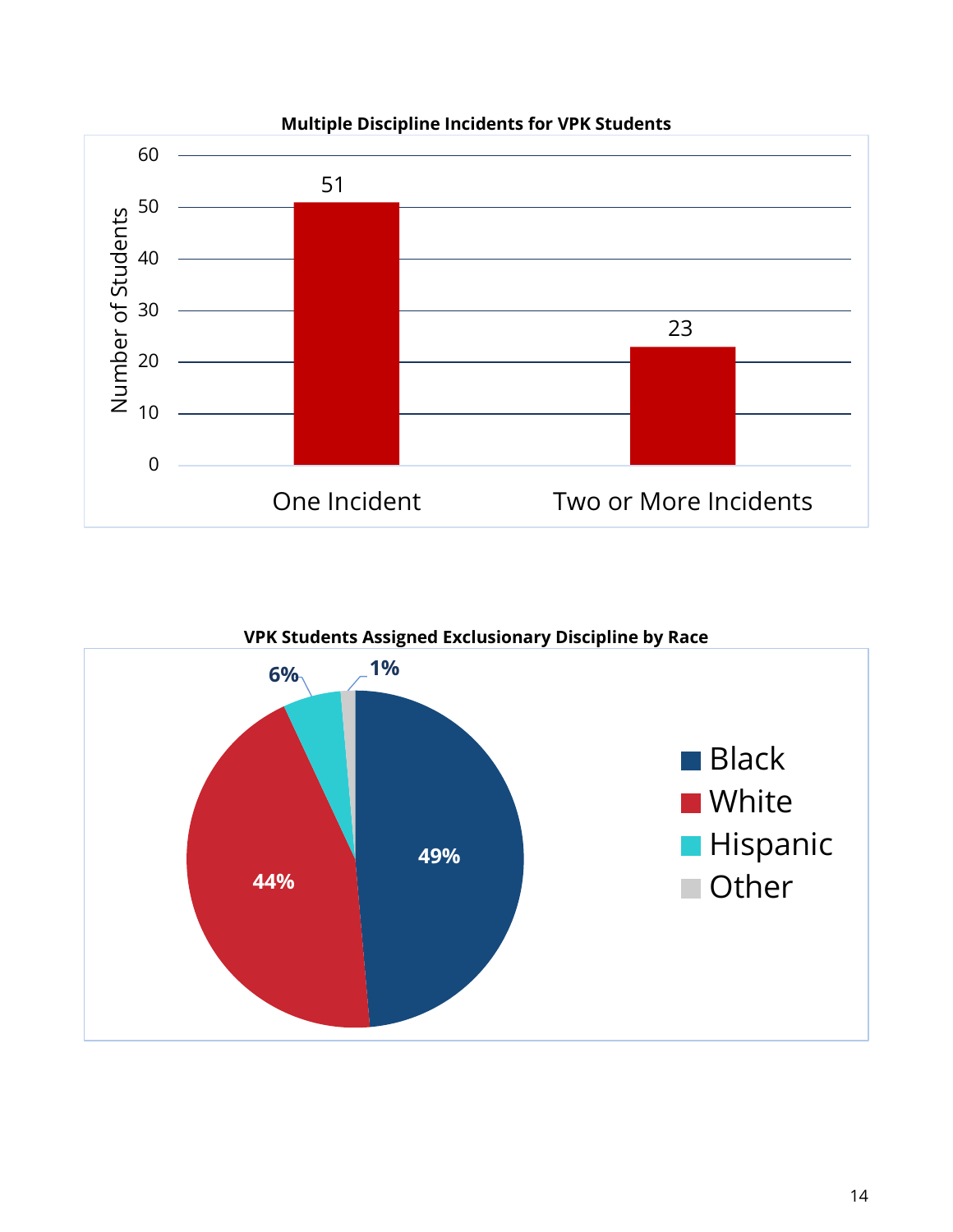



**Kindergarten Students Involved in Discipline Incidents**



**Types of Offenses Reported**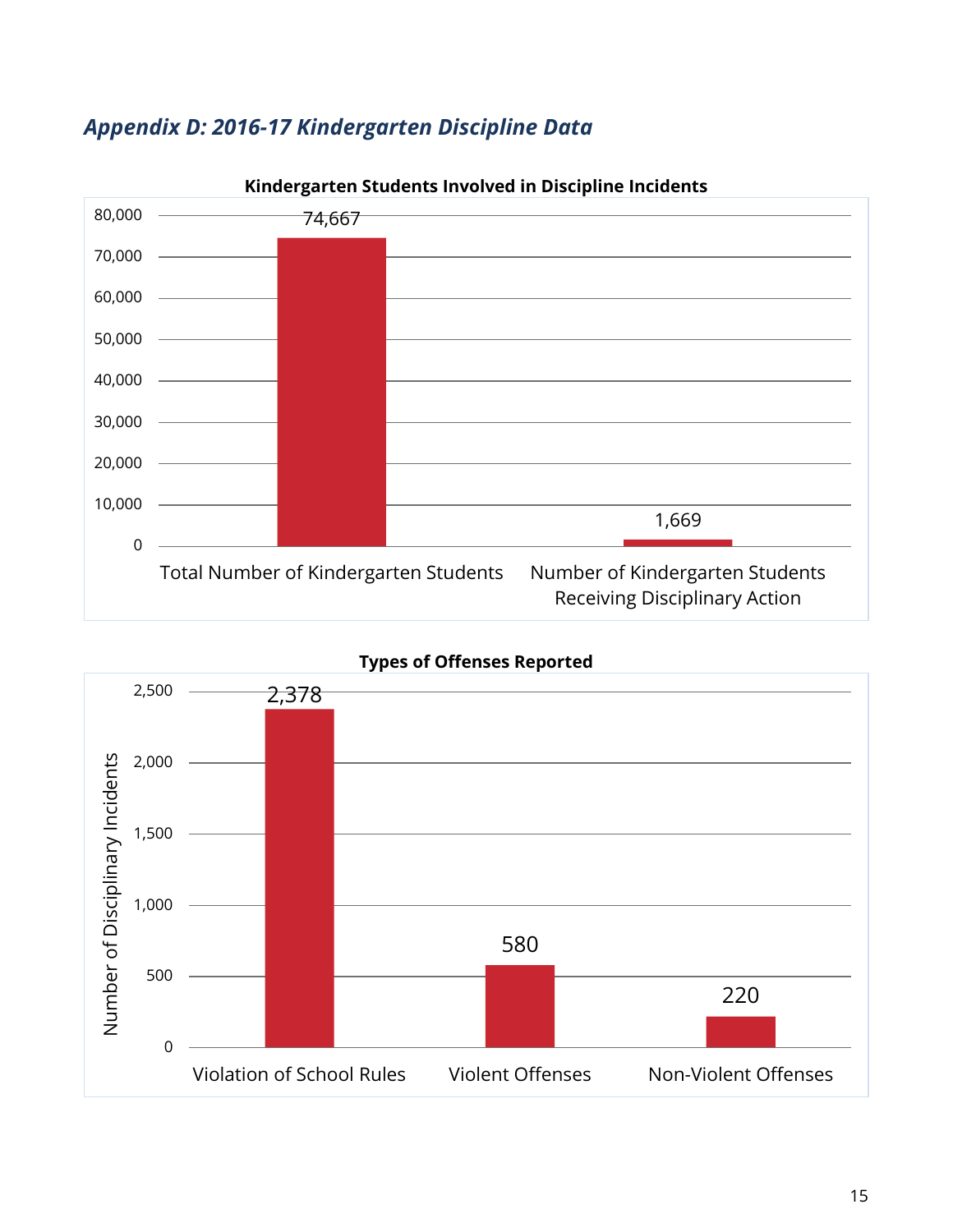

#### **Exclusionary Discipline Assigned to Kindergarten Students**

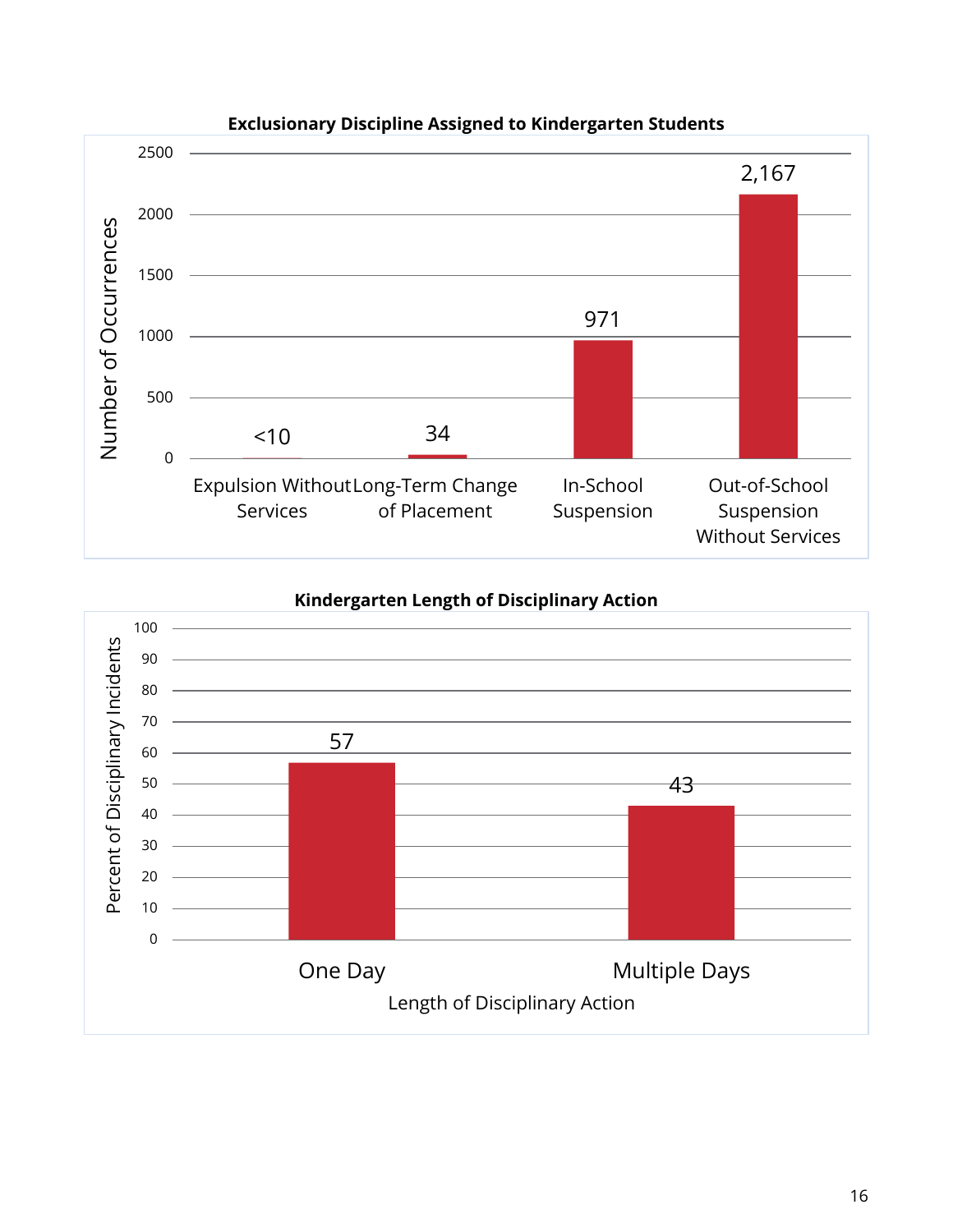

#### **Multiple Discipline Incidents for Kindergarten Students**

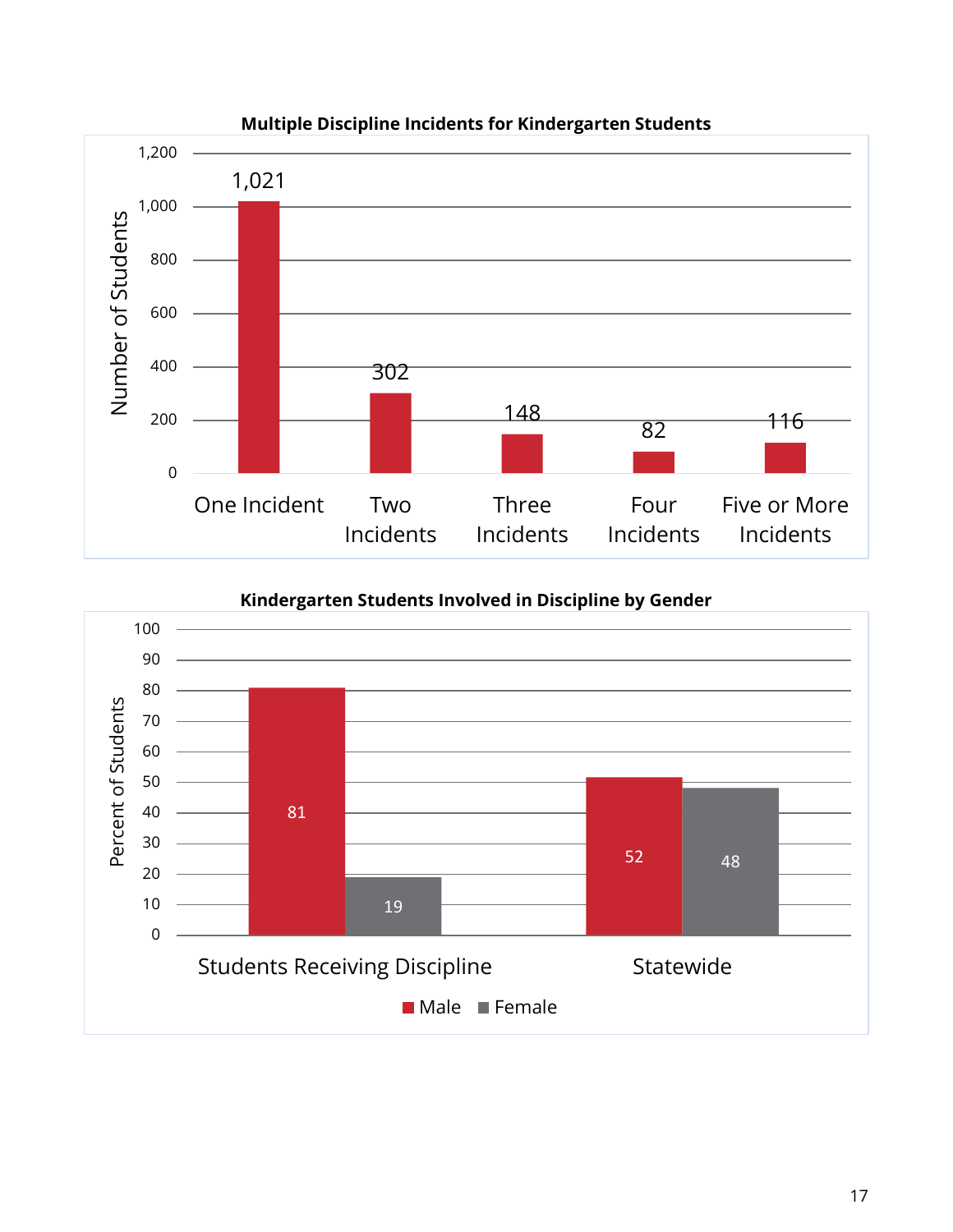

**Kindergarten Students Involved in Discipline Incidents by Race**

**Kindergarten Students Involved in Discipline Incidents by Economically Disadvantaged Status**

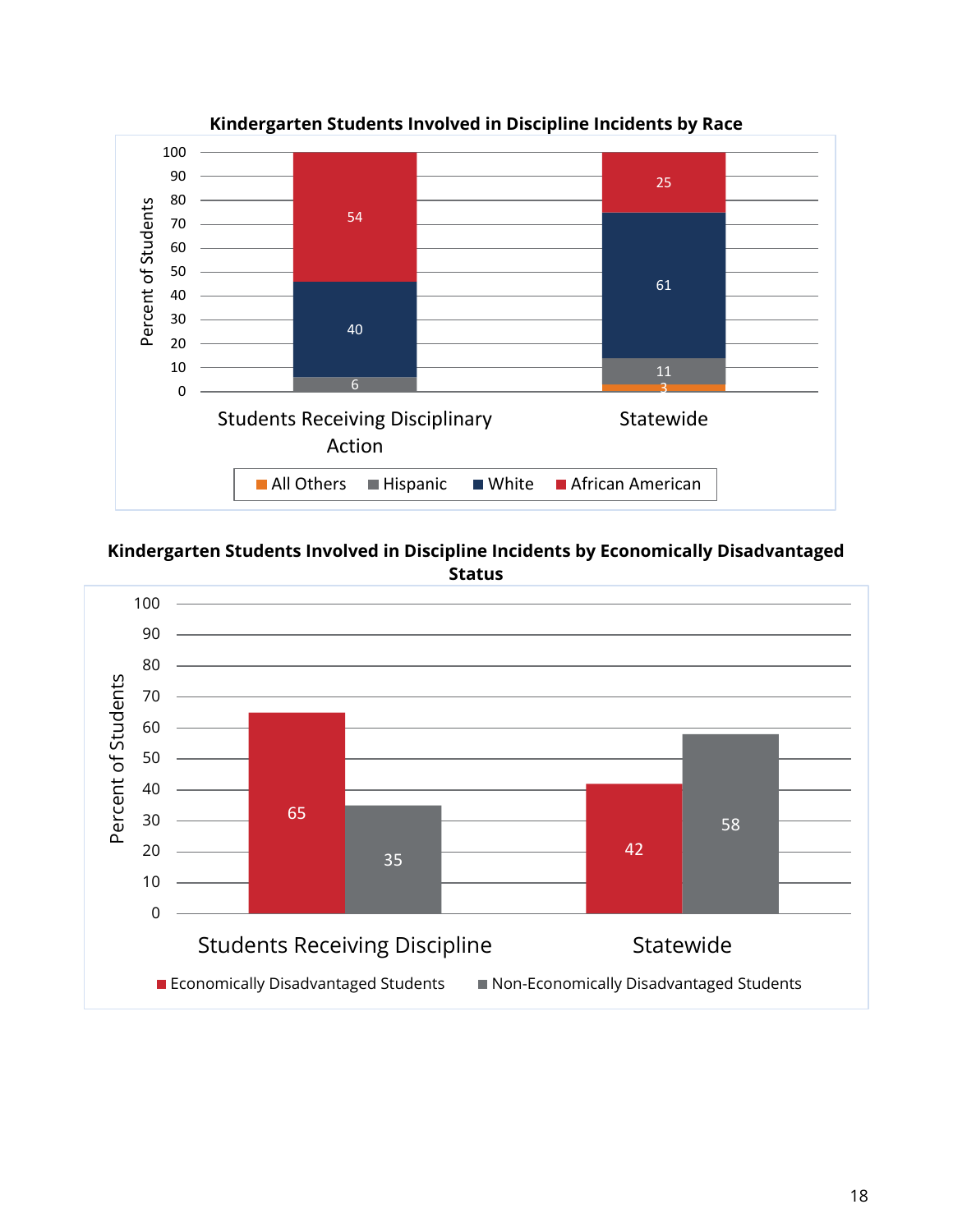

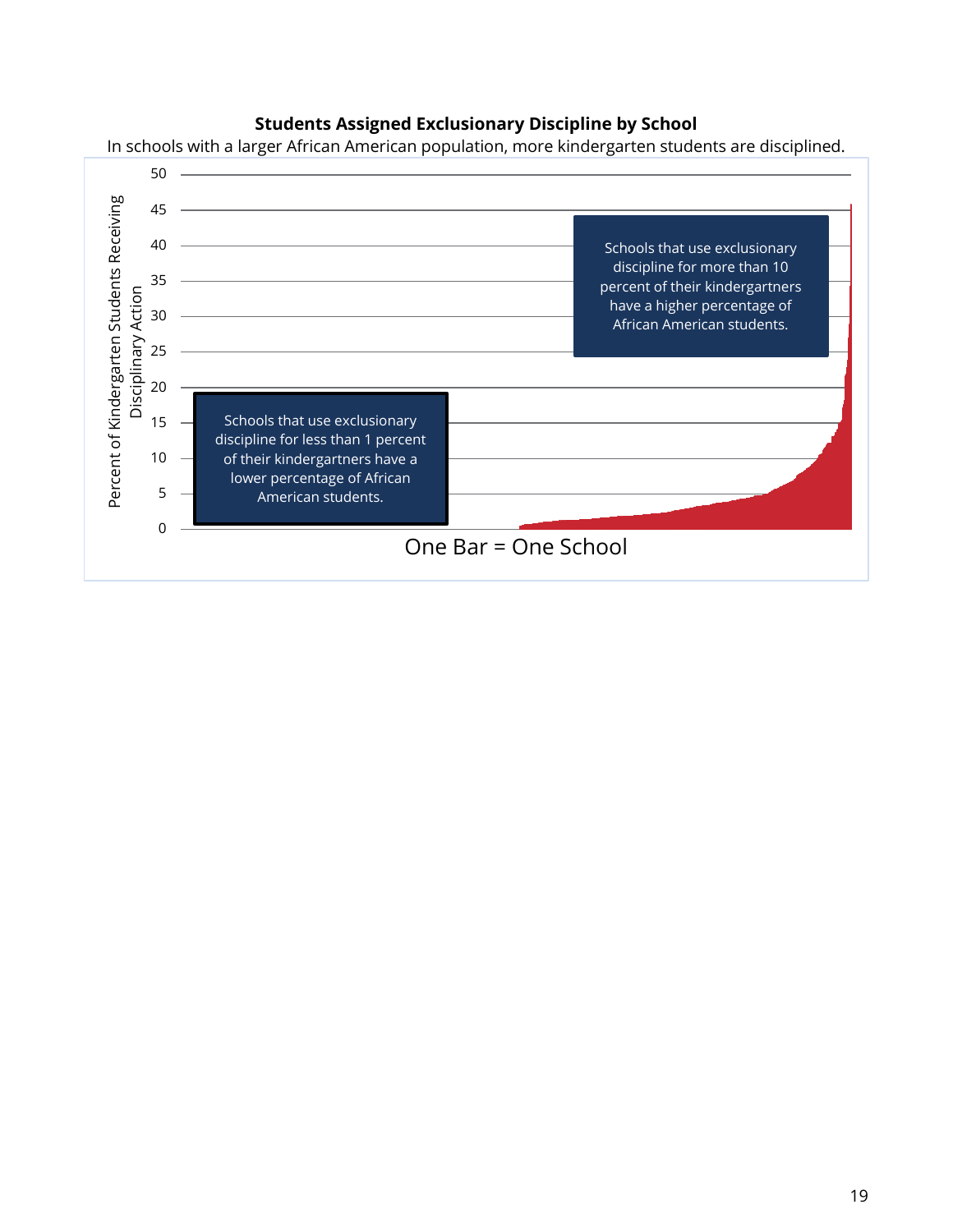# **Kindergarten Exclusionary Discipline by District**

<span id="page-19-0"></span>

|                          |                 |              |                 |                 | Average       |                           |
|--------------------------|-----------------|--------------|-----------------|-----------------|---------------|---------------------------|
|                          |                 |              |                 | Percent of      | Number of     |                           |
|                          |                 | Total        | Number of       | Kindergarten    | Instructional |                           |
|                          | <b>District</b> | Number of    | <b>Students</b> | <b>Students</b> | Days Missed   | Average Number of         |
|                          | Kindergarten    | Exclusionary | Receiving       | Receiving       | Due to In-    | <b>Instructional Days</b> |
|                          | Enrollment as   | Discipline   | Exclusionary    | Exclusionary    | School        | Missed Due to Out-of-     |
| <b>District Name</b>     | of Oct. 1, 2016 | Incidents    | Discipline      | Discipline      | Suspension    | <b>School Suspension</b>  |
| Achievement School       |                 |              |                 |                 |               |                           |
| <b>District</b>          | 1019            | 105          | 69              | 6.8             | 1.5           | 2.9                       |
| Anderson County          | 377             | 29           | 12              | 3.2             |               | 1.3                       |
| <b>Bartlett</b>          | 610             | 18           | 12              | $\overline{2}$  |               | 2.2                       |
| Campbell County          | 365             | 25           | 13              | 3.6             | 2.1           | 2.5                       |
| Cleveland City           | 402             | 27           | 12              | $\overline{3}$  | $\mathbf{1}$  | 1.6                       |
| Davidson County          | 7117            | 206          | 115             | 1.6             | $\mathbf{1}$  | 1.4                       |
| Dickson County           | 598             | 23           | 10              | 1.7             | 1.6           | 1.6                       |
| <b>Fayette County</b>    | 286             | 26           | 12              | 4.2             | 1.9           | 2.1                       |
| <b>Greene County</b>     | 425             | 32           | 11              | 2.6             |               | 1.7                       |
| Hamblen County*          | 758             | 36           | 20              | 2.6             | 1.1           | 2.1                       |
| <b>Hamilton County</b>   | 3421            | 198          | 102             | 3               | 1.4           | 2.8                       |
| Hardeman County          | 270             | 67           | 31              | 11.5            | 1.5           | 3.2                       |
| <b>Hardin County</b>     | 289             | 39           | 18              | 6.2             | 1.4           | 3.3                       |
| Jackson-Madison County   | 998             | 458          | 156             | 15.6            | 1.3           | 2.3                       |
| Kingsport City           | 545             | 14           | 10              | 1.8             | $\mathbf{1}$  | 1.2                       |
| Knox County              | 4405            | 111          | 60              | 1.4             | 1             | 1.3                       |
| Lauderdale County        | 277             | 26           | 16              | 5.8             | 1.2           |                           |
| Lawrence County*         | 540             | 33           | 21              | 3.9             | 1.6           | 3.11                      |
| Lebanon SSD              | 422             | 14           | 12              | 2.8             | 1.1           | 1.5                       |
| Marshall County          | 405             | 22           | 12              | 3               | 1             | 1.2                       |
| <b>Maury County</b>      | 1035            | 66           | 33              | 3.2             | 1.1           | 2.4                       |
| <b>Montgomery County</b> | 2820            | 141          | 74              | 2.6             | 1             | 1.3                       |
| Murfreesboro City        | 1163            | 14           | 11              | 0.9             | $\mathbf{1}$  | 1.7                       |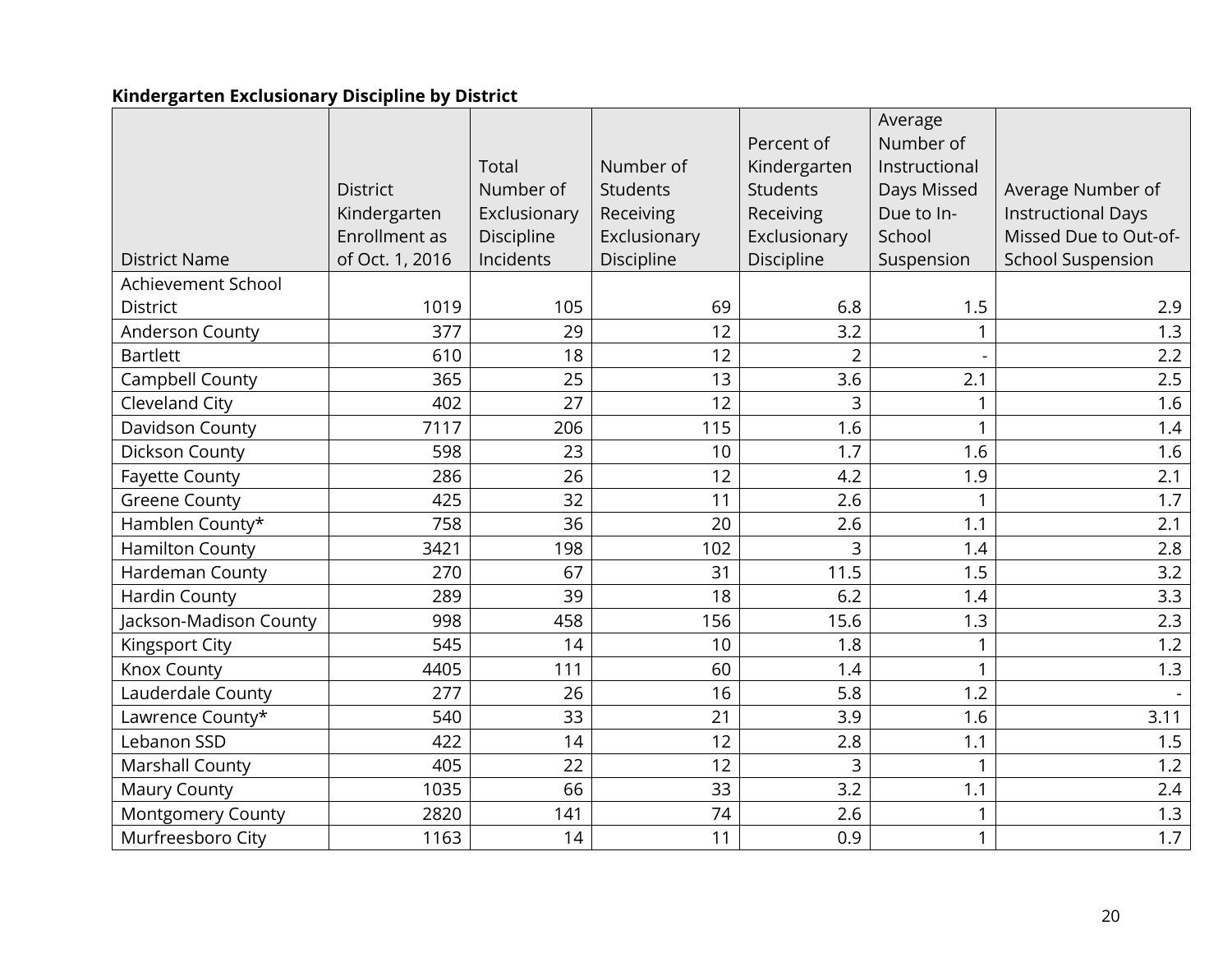|                          |                 |                   |                 |                 | Average        |                           |
|--------------------------|-----------------|-------------------|-----------------|-----------------|----------------|---------------------------|
|                          |                 |                   |                 | Percent of      | Number of      |                           |
|                          |                 | Total             | Number of       | Kindergarten    | Instructional  |                           |
|                          | <b>District</b> | Number of         | <b>Students</b> | <b>Students</b> | Days Missed    | Average Number of         |
|                          | Kindergarten    | Exclusionary      | Receiving       | Receiving       | Due to In-     | <b>Instructional Days</b> |
|                          | Enrollment as   | <b>Discipline</b> | Exclusionary    | Exclusionary    | School         | Missed Due to Out-of-     |
| <b>District Name</b>     | of Oct. 1, 2016 | Incidents         | Discipline      | Discipline      | Suspension     | <b>School Suspension</b>  |
| Robertson County         | 796             | 63                | 28              | 3.5             |                | 1.5                       |
| <b>Rutherford County</b> | 2792            | 66                | 46              | 1.6             |                | 1.2                       |
| Sevier County            | 1152            | 20                | 14              | 1.2             |                | 1.5                       |
| Shelby County*           | 8980            | 658               | 326             | 3.6             | 0              | 1.7                       |
| <b>Sumner County</b>     | 2134            | 65                | 31              | 1.5             |                | 1.8                       |
| <b>Tipton County</b>     | 743             | 91                | 57              | 7.7             | 1.2            | 1.4                       |
| Union City               | 135             | 23                | 15              | 11.1            | 1.2            | 4.6                       |
| <b>Weakley County</b>    | 338             | 13                | 11              | 3.3             | $\blacksquare$ | 2.5                       |
| Wilson County*           | 1167            | 12                | 12              |                 | 1.2            | 1.5                       |

**NOTE: Any districts with less than 10 students receiving disciplinary action were excluded from this table.** 

**\*Districts marked with an asterisk provided updated discipline numbers that may vary from the data extracted from EIS.**

#### **Business Rules for Discipline Data Analysis**

- Three students age 10 or greater appeared in the kindergarten data and were dropped due to uncertainty about their true grade level.
- An incident is defined as any offense that results in a disciplinary action. If a student has multiple offenses occurring in the same day, they are counted as separate incidents if the disciplinary action beginning date and disciplinary action ending date do not overlap.
- Any students missing a disciplinary action end date were provided with a disciplinary action end date based on the average number of instructional days missed for the punishment type.
- If multiple incidents are identical except for the disciplinary reason, the most severe disciplinary reason is kept. The least severe reason for all incidents is "violation of school rules."
- If multiple incidents are identical except for the punishment, the MOST severe punishment is kept. The punishment types in order from LEAST severe to MOST severe are as follows: in-school suspension, out-of-school suspension, longterm change of placement, and expulsion.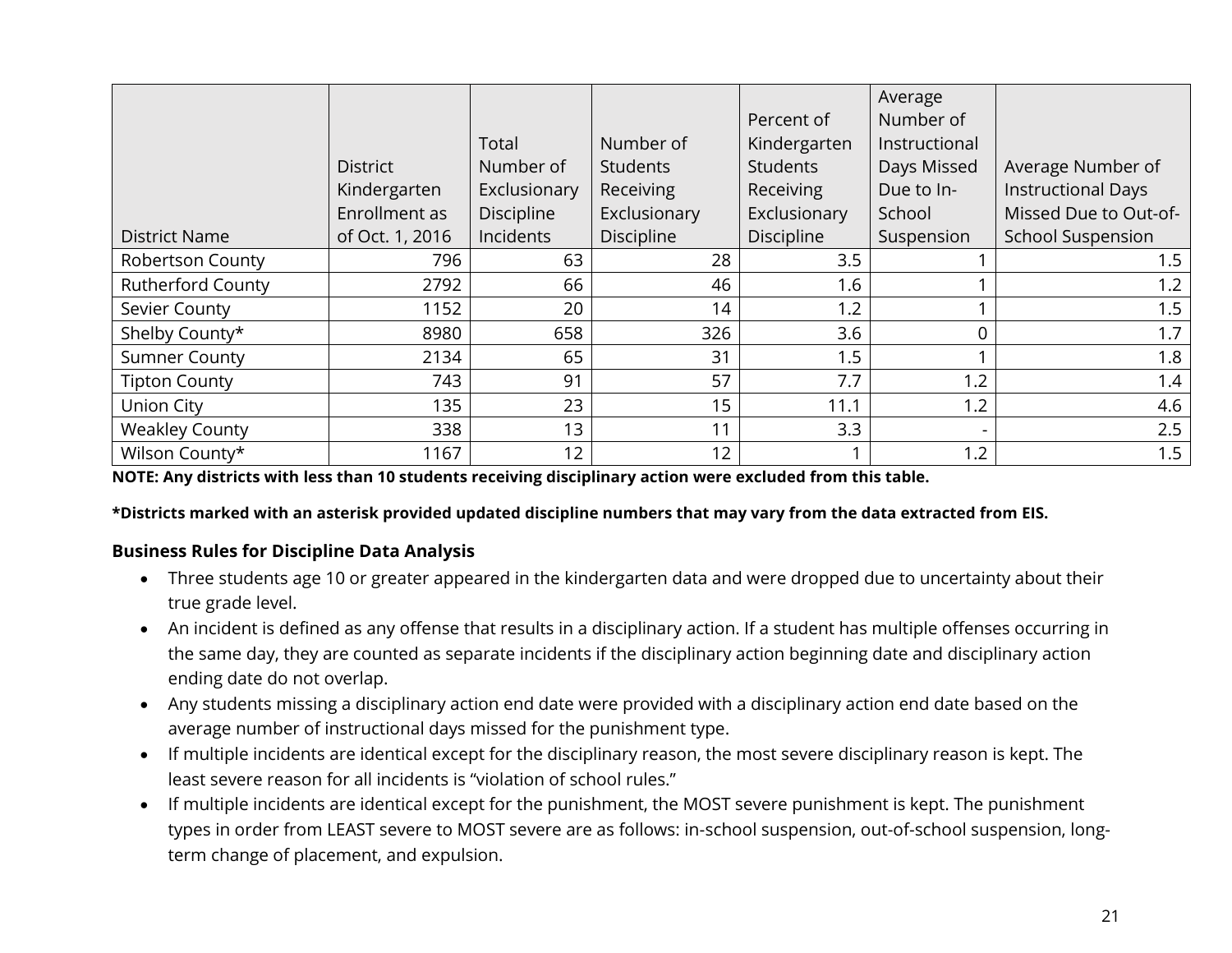- The average number of instructional days missed is based on the disciplinary action beginning date and disciplinary action end date provided by individual districts. It does not account for students who withdrew midway through their punishment and enrolled in a school in a different district (i.e., students who did not miss as many instructional days as their school indicated due to a change in enrollment).
- District kindergarten enrollment was pulled from the [2016-17 school-level membership file.](https://www.tn.gov/content/dam/tn/education/data/data_2016-17_membership_school.xlsx) The membership file provides enrollment as of Oct. 1 of the applicable school year.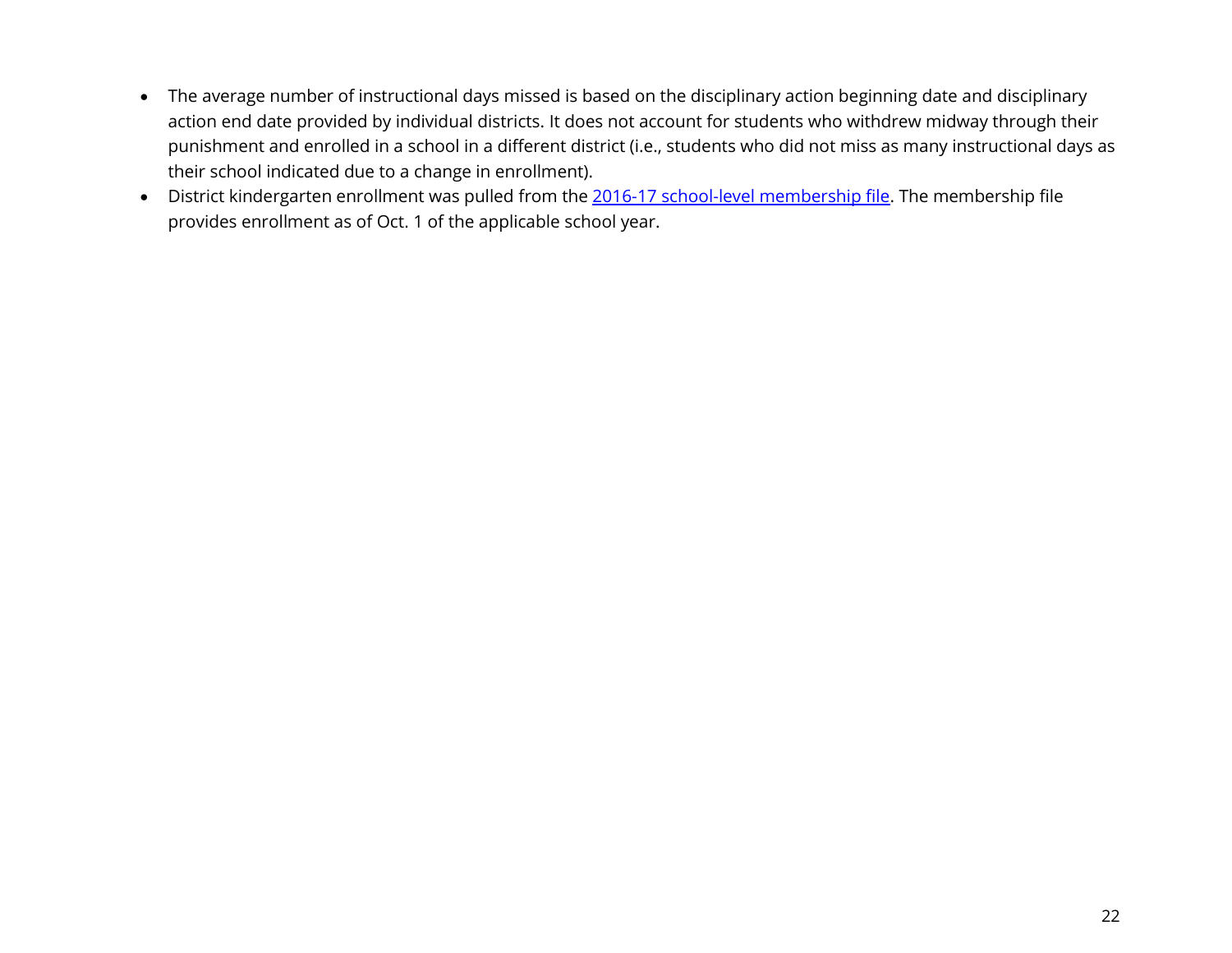# *Appendix E: Guidelines for Alternatives to Suspension and Expulsion*

High-quality early childhood education lays the foundation for a child's educational career and sets the trajectory for the relationships and successes they will experience for the rest of their lives. In a time of rapid brain growth, early childhood education should foster children's development. Exclusionary practices in pre-K–K—such as dismissal, suspension, and expulsion reduce or eliminate opportunities to learn and should only be utilized when the safety of students and staff requires a short-term separation.

The foundation for pre-K–K discipline policy and practice should be based upon an understanding that the primary purpose is to help children develop the social and personal competencies needed for school success. Policies and practices should prevent the use of exclusionary discipline and reflect the unique developmental needs of young children.

To prevent the need for suspending or expelling pre-K–K students, teachers, administrators, and parents need additional knowledge, skills, and support. The guidelines for alternatives to suspension and expulsion provide evidence-based strategies to prevent the suspension and expulsion of children in pre-K–K in three broad areas: effective classroom management/positive discipline, social and personal development, and resources.

#### **Classroom management/positive discipline**

- Review district discipline policies.
- Provide professional development and training for teachers on effective classroom management that promotes a school-wide culture of positive discipline that includes  $RTI^2-B$ and restorative practices.
- Provide training on trauma-informed care or ACEs (adverse childhood experiences) and implicit bias.
- Develop individualized behavior plans to address children's behavior challenges that include access to mental health resources and services.

#### **Social and personal development**

 Develop social and personal competencies that emphasize the five core competencies of self-awareness, social awareness, self-management, relationship skills, and responsible decision-making.